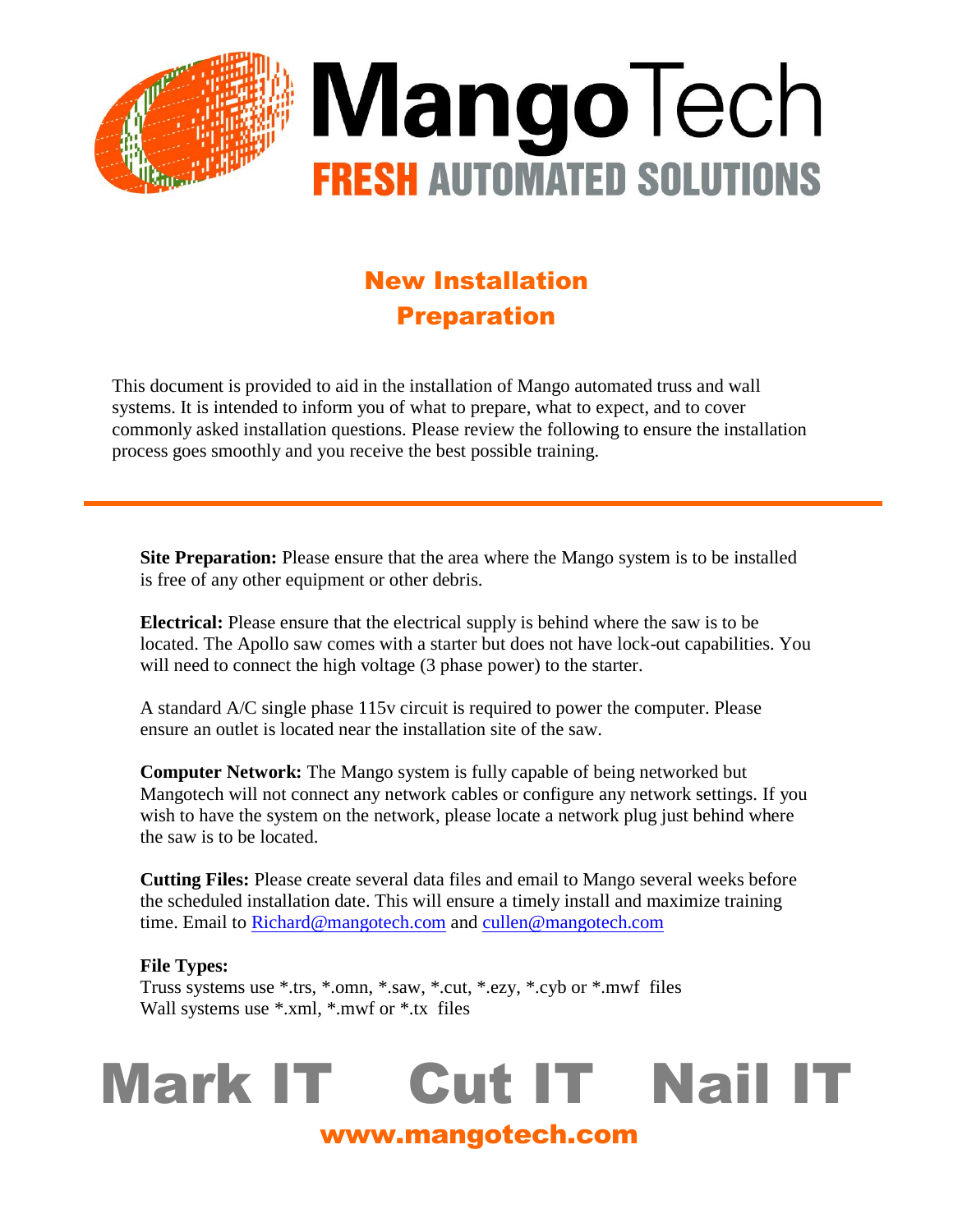**Pre-Assembly:** Please do not bolt down conveyors or the saw. This needs to be done by a Mango installer to ensure proper alignment. If you need to set the saw in place to check measurements and placement, that is fine.

**Unpacking:** Please do not unpack any of the automation system. You can remove the items from the crate in order to move the saw if needed. This will ensure that no parts are missing during the installation.

**Electrical Precautions:** Mangotech recommends the customer installs a battery back-up on the system. The minimum requirements are a 350va, such as the APC 350VA/200 Watt UPS. This will help in preventing failures caused by electrical supply interruptions or electrical storms (lightning). The 1 year warranty coverage is for manufacture defects and does not cover acts of God or electrical supply interruptions.

**Mounting Surface:** Mangotech does not recommend installation on asphalt. If your location is paved with asphalt, the recommendation is to saw cut small areas and pour concrete pads for the saw and conveyor legs to be secured. Please contact Mango if you need any assistance or layout dimensions.

**Installation Schedule:** The system installation time is 2.5 days.

Day  $1 -$  assembly of saw Day 2 – Training of operators Day 3 – Follow up **\*Delays caused by electrical, file generation, or other reasons not caused by Mangotech could result in additional installation charges.**

#### Tools Required

1/2" and  $9/16$ ' Socket Adjustable Wrench Number 1 and 2 Phillips Side Cutters Pliers Multi Grips

Metric Alan eys Small Flat Head Screw Driver Multi meter 3/8 Masonry Bit and Hammer Drill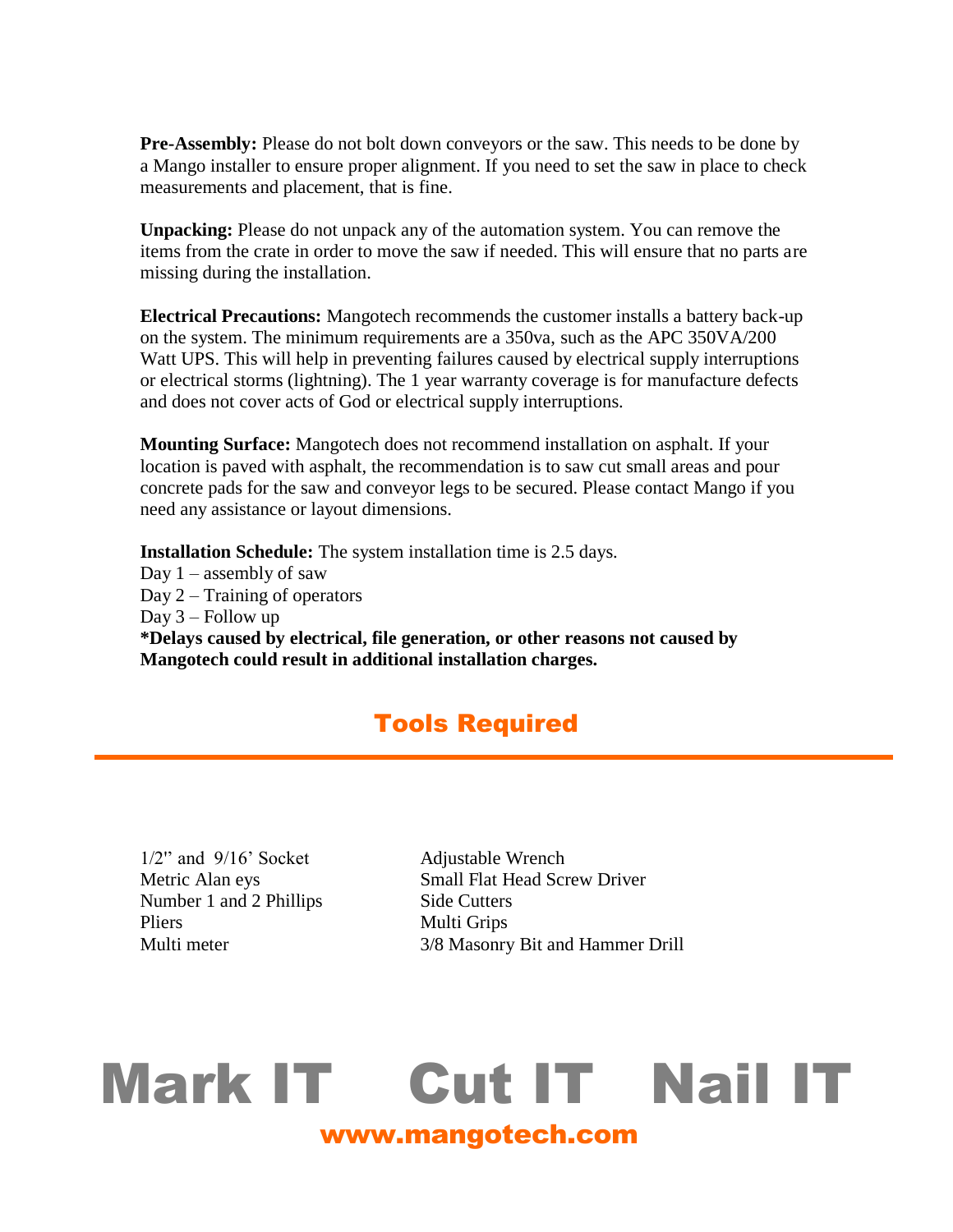#### Assembly Instructions for Length Stop

Before constructing the length stop, ensure correct and smooth operation of the conveyors which will be holding the length stop. They must be correctly lined up to the saw fence. To do this, line up the fence with the top roll in the fold of the c-channel that makes up the side of the conveyor (Fig 1), then string line the fence all the way to the furthest point of the conveyor. Fix conveyors before constructing the length stop.





- 1. Lay the two pieces of 10' aluminum extrusion on the conveyors end to end, then take the 1/8 steel braded cable out of the kit and measure it against the two pieces of extrusion, it should be approx 3" longer than the total length of the two pieces of extrusion. If not then either the rail or the cable may need to be cut.
- 2. Flare drill the four holes that face each other between the two pieces of extrusion, then tap 8mm the two holes in the end of the extrusion closest to the saw.(Fig 2) Fig 2.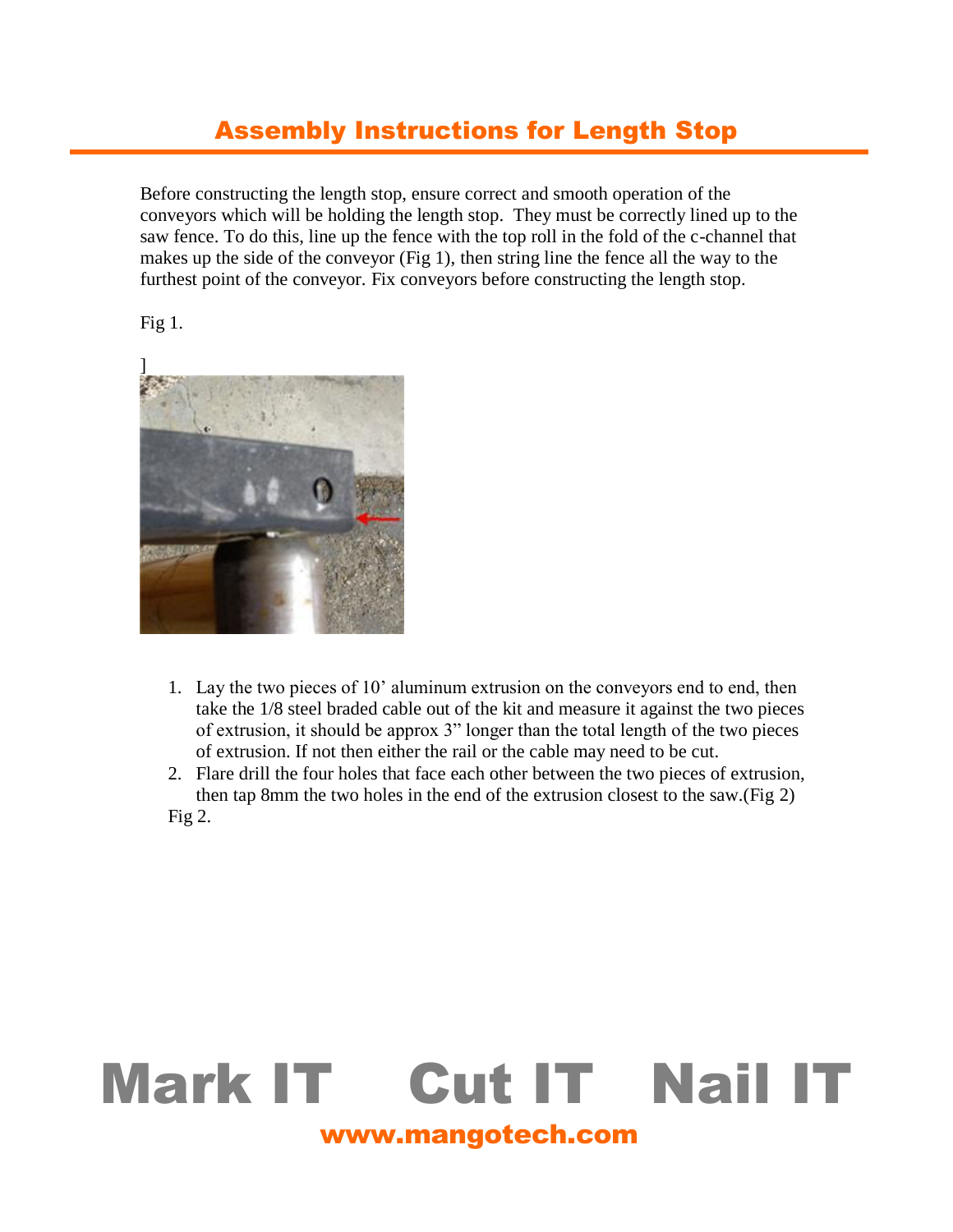

3. Insert pairs of the single track nuts into the extrusion (fig 3) enough for one pair every 3' then closest to the join insert two double track nuts in each extrusion.



- 3. Insert dowel pins into flare drilled holes and push extrusion together, use double track nuts and splicer plate to lock the two pieces together, use a straight edge to ensure the two sections are in line.
- 4. Join cable to white belt using two pieces in fig 4 , and drilling through the belt.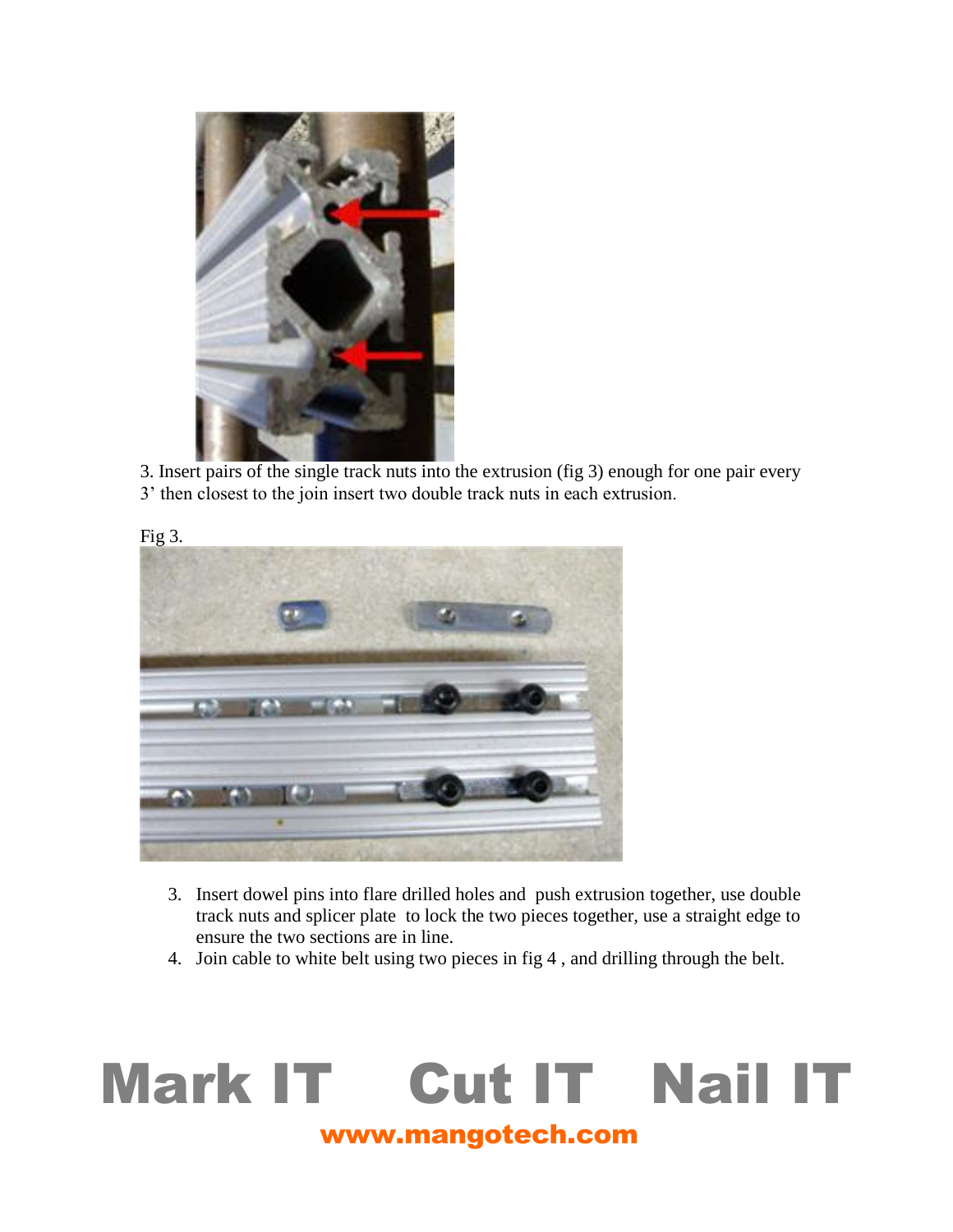

5. Thread cable through centre hole in extrusion, then thread idler pulley bracket over cable and bolt onto saw end of extrusion using pre-said 8mm tapped holes. Insert idler pulley in to bracket then insert shaft through pulley securing with c clips. (Fig 5)



- 6. Place idler pulley cover on and secure with m4 screw.
- 7. Take slider guide and slide onto far end of extrusion noting that the extended side is the top front of the extrusion (the track nuts and splicer are the back).

# www.mangotech.com Mark IT Cut IT Nail IT

Fig 4.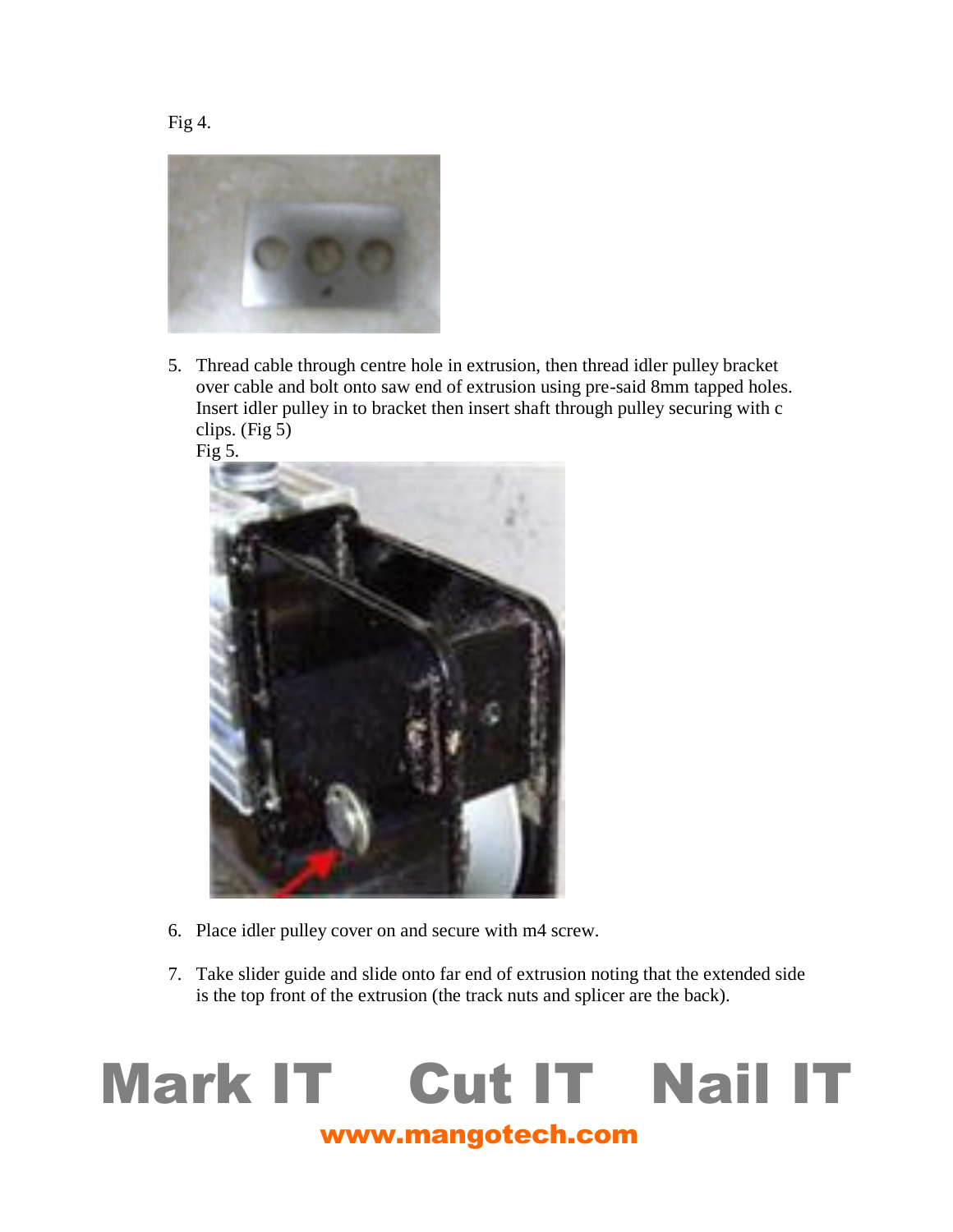8. Slide the motor mount assembly onto the far end of the extrusion. Pull braided cable through and join to front of slider guide. Wrap white belt around pulley on motor mount assembly .NOTE PLACE SMALL BLACK BELT XL200 IN POSITION BEHIND WHITE BELT BEFORE ATTACHING TO SLIDER GUIDE. Attach belt to slider guide pull firm and tighten. (Fig 6)

Fig 6.



9.Attach brackets to back of extrusion using single track nuts already inserted. Attach secondary brackets to the conveyor roughly 3'apart, stand length stop on approx  $1\frac{1}{4}$ " blocks with the idler pulley as close to the saw fence as possible, then fix the two brackets together.

10. Straighten lengthstop in line with fence, tighten all bolts then remove blocks, fit the motor, conduit and striker plate. Thread the wiring through the conduit and connect to motor and amp.

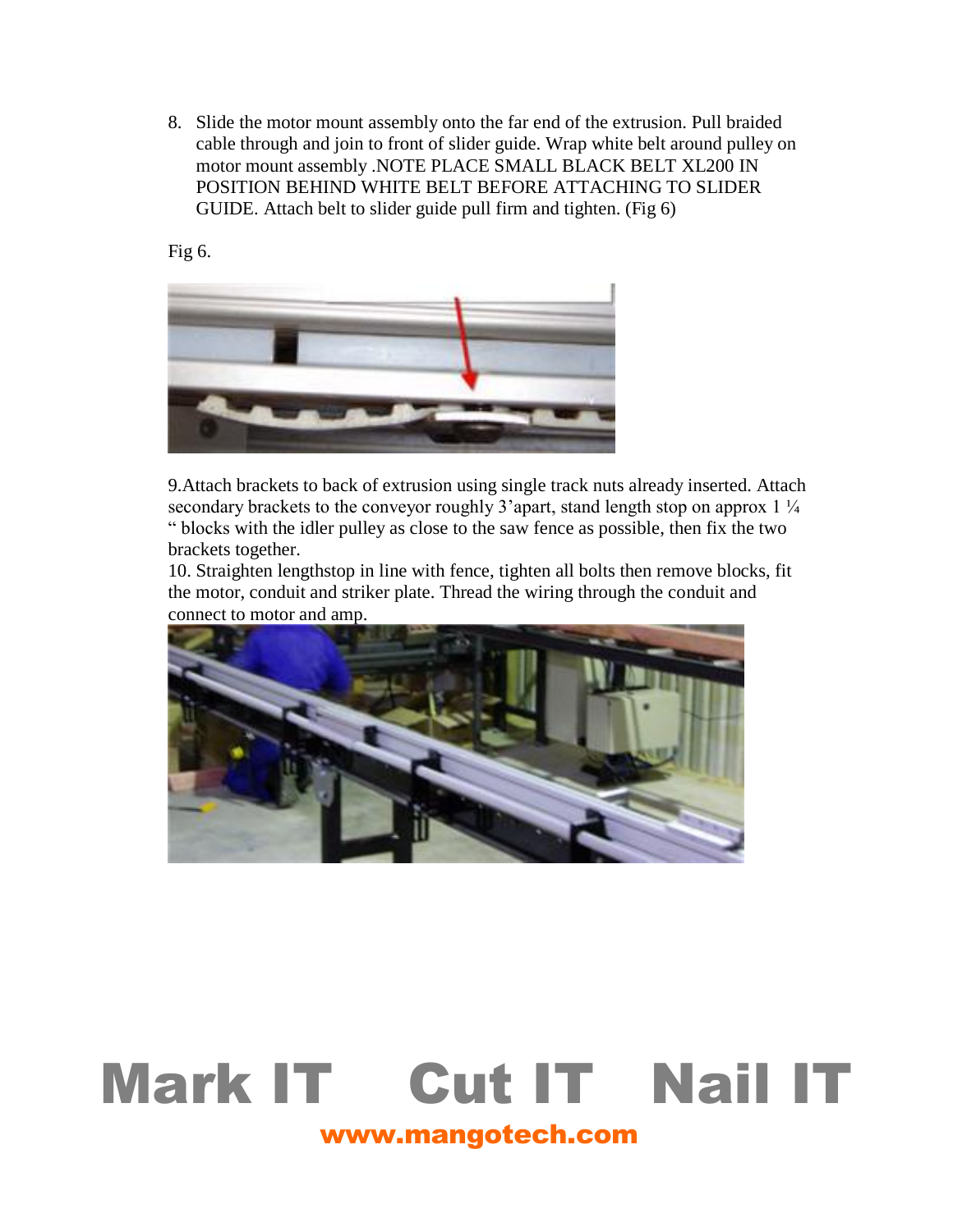



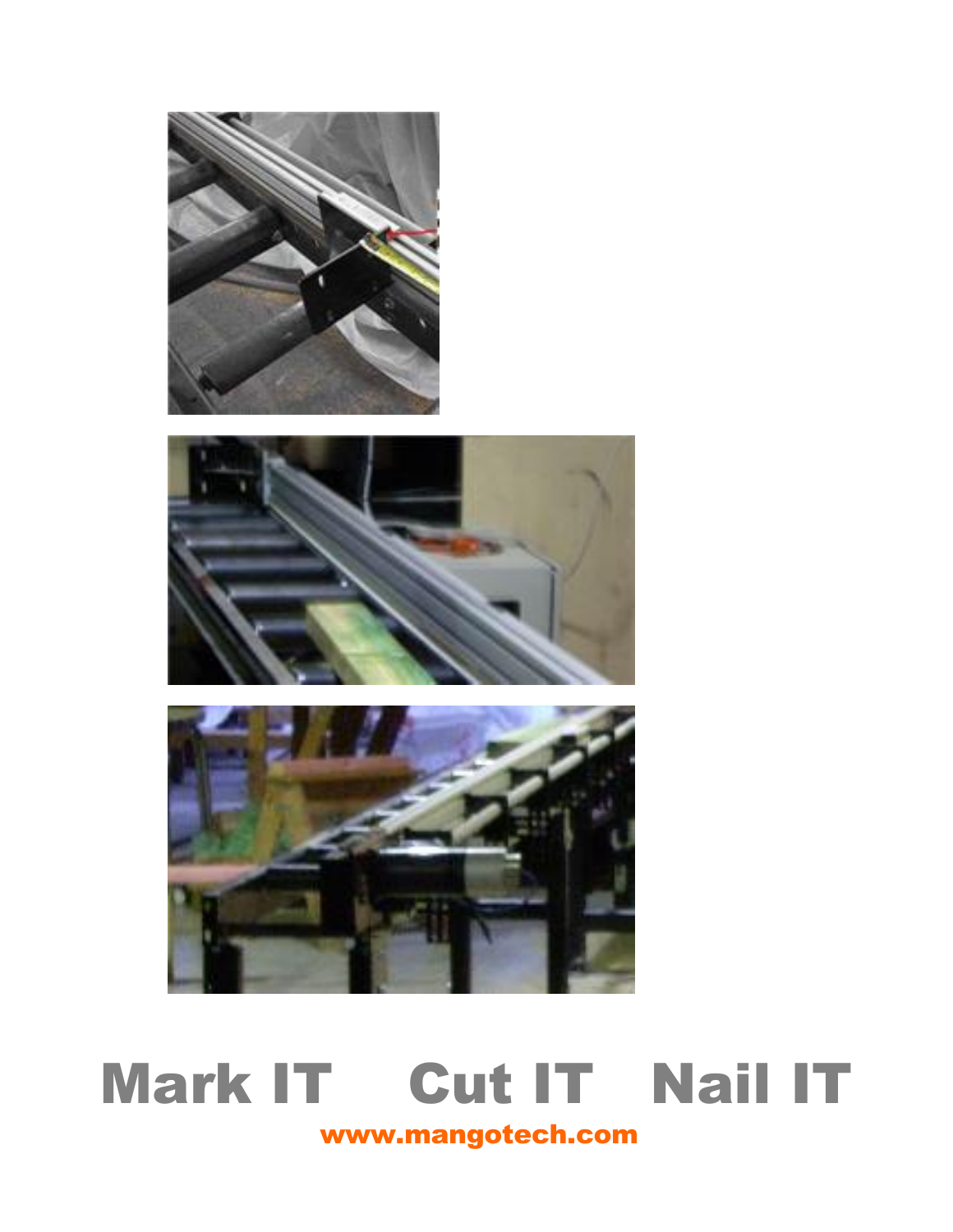### Assembly Procedure for Touch Screen Installation & Upgrade

- 1. Unplug all old wiring and remove old computer cabinet.
- 2. Remove old length cabling from conduit discard old encoder cable (Cat 5) and replace with new grey encoder cable.
- 3. Replace old angle encoder cable with new encoder cable.
- 4. Disconnect old grey power cables from black e-stop button and remove black button and mount from saw (This will no longer be used).
- 5. Cut old 2 pin white plug off grey length power cable and fit new black 2 pin power plug to cable.(L=Brown, N=Blue) Make a short power cable to run from the cabinet to the angle power cable using cable and fittings provided.
- 6. Place new cabinet roughly 3" from side of saw running parallel with saw to allow easy access for door, the pole for the touch screen should be about 1"back from the conduit, bolt down.
- 7. Place 1 ½ " conduit over cables in touch screen and secure the gland, poke cables through the gland in cabinet and slide touch screen onto pole, secure conduit in gland. Position screen and use 10mm bolt to hold in pos.
- 8. Connect 2 X USB, VGA (blue screen cable), 1 X power cable (this plugs in at the bottom of the large panduit on the right) and the E-stop cable(this is red, black and green, the red and black go in to the terminals marked e-stop, the green goes to the ground terminal next to them).
- 9. To connect the stroke switch, if long enough use the existing cable (two pin with back tape), cut the end off and feed through gland where new black and red cable protrudes from cabinet (this cable will be removed) and terminate old cable. Place all panduit lids on. Connect length and angle power and encoder cables to cabinet.
- 10. Attach paper tray using bolts provided.
- 11. Connect power cables to motors and remove old encoder cover (aluminum) and replace with new box steel covers.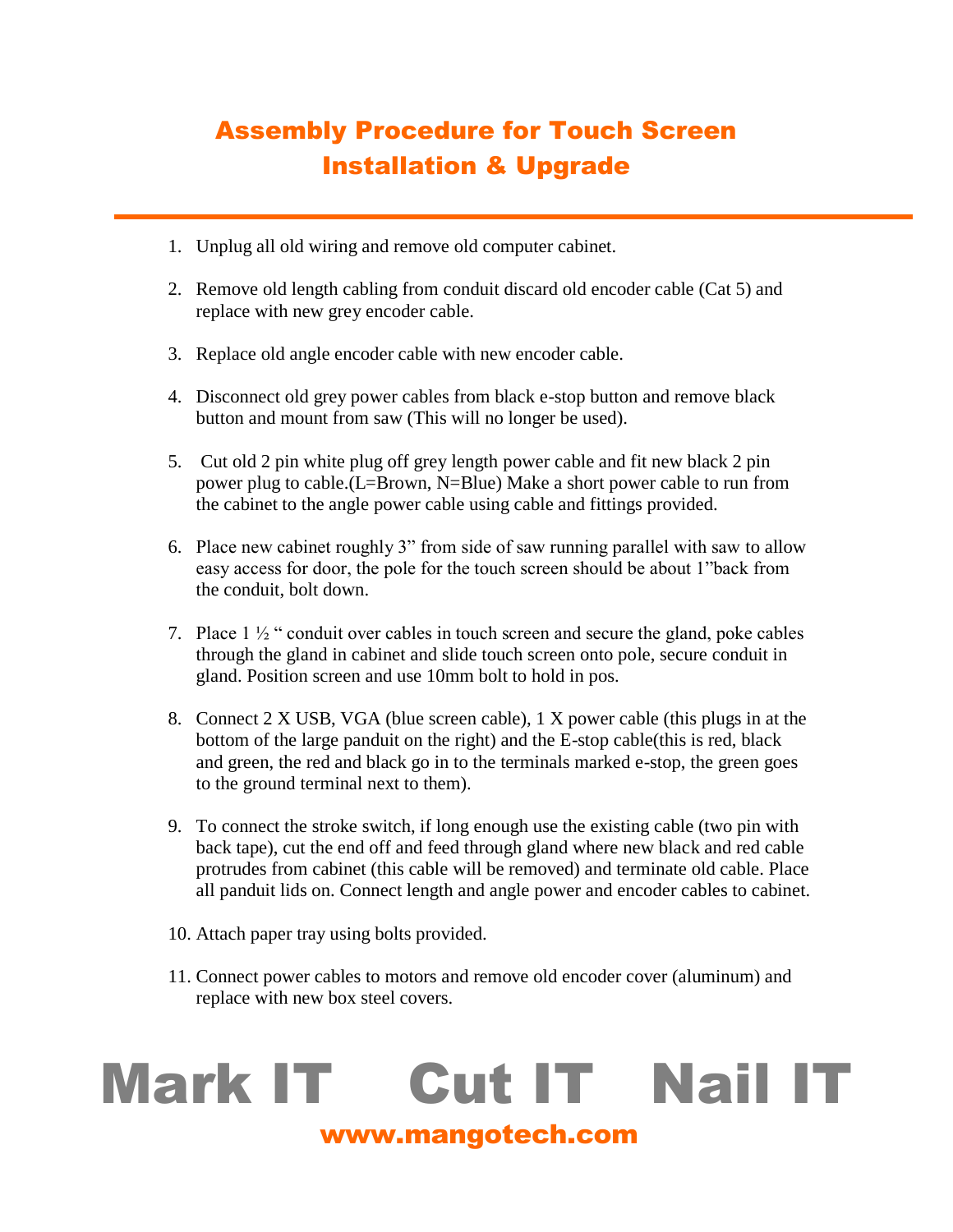12. Tidy up cables using cable ties provided.

#### Software Setup

#### ADMINISTRATOR PASSCODE: 210569

- 1. Home servo's, take a test cut and measure, Enter this number in Commissioning/Configuration/"SawBlade to LengthStop" (double click and enter with the following format x-x-xx)
- 2. In Commissioning/Configuration/Axis1/"Calfigure" set to 55.98
- 3. In Commissioning/Configuration/Axis1/"Direction" enter if the length stop is on the left.
- 4. In Commissioning/Configuration/Axis1/"Maximum" set to 18-0-0.
- 5. In Commissioning/Configuration/"Block Length" set to 4-0-0.
- 6. Click Save Settings
- 7. In Commissioning/Calibration highlight "SawAngle" the click "Calibrate" and follow directions. Once complete you can use the "Test Function" to test accuracy.
- 8. In Commissioning/Calibration highlight "Center Point Offset" the click "Calibrate" and follow directions. Remember the measurements you put in are in  $32^{\text{nd}}$ 's.
- 9. Click Operation/Diagnostics/"yes" and follow directions, then click "Exit"
- 10. Click Operation/Manual Data/Complex Member. Enter length over 5-0-0 Enter 90 on one end and a 15 on the other. Click "accept". Click "Cut Member". In the likely event the cut is off, make adjustments from the Calibration/Centrepoint offset/CPO Plot. Manually enter 0-0-4 in CP to Length Adj. Click "Save Settings". Repeat this step until the machine cuts properly. Trial and error will get this measurement right.
- 11. Click Administration/Program Setting/Manual Directories/ Double Click "MD1" this is where you will chose where you are loading files from, the customer may